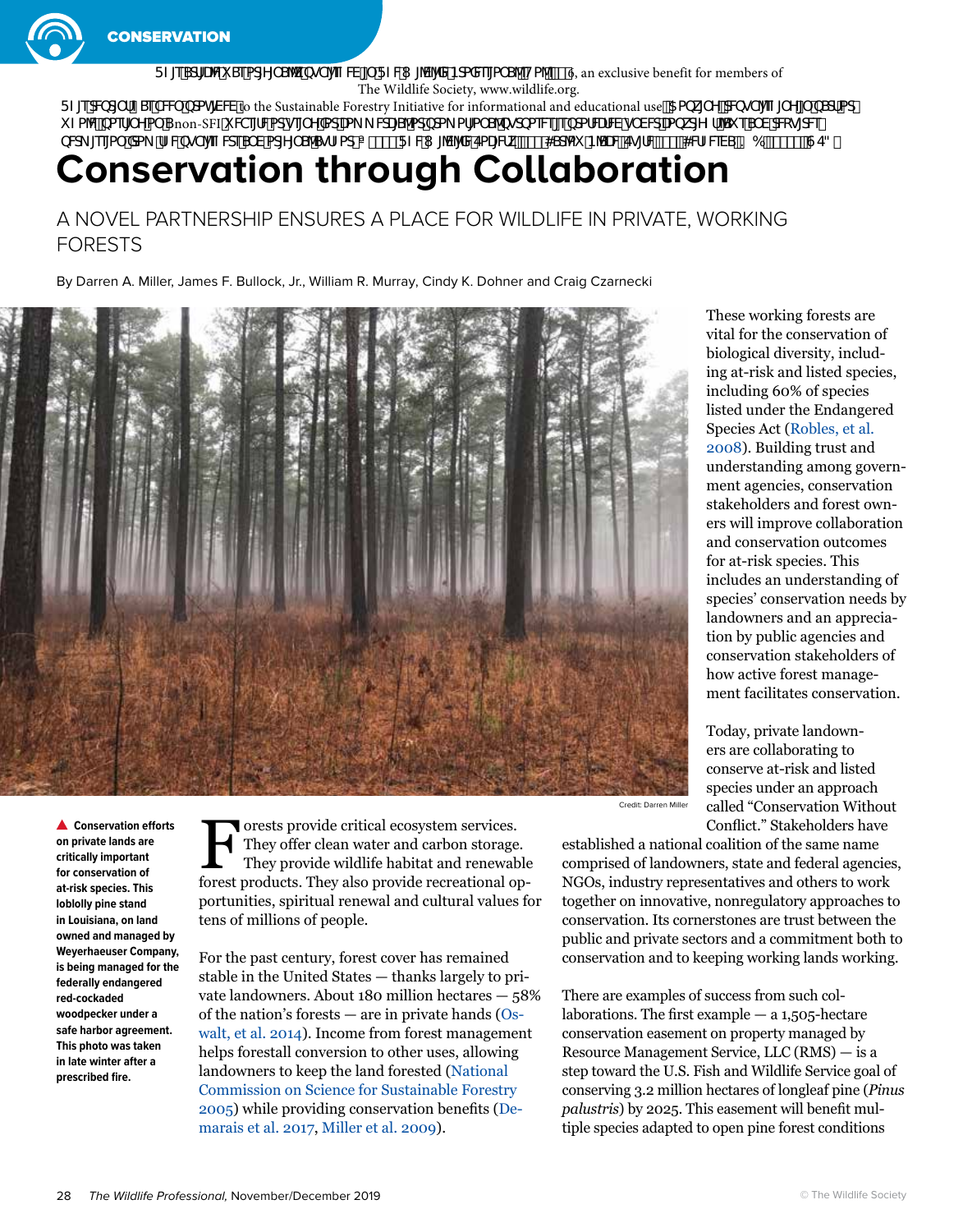such as the gopher tortoise (*Gopherus polyphemus*) and reticulated flatwoods salamander (*Ambystoma bishopi*). As another example, the Kirtland's warbler (*Setophaga kirtlandii*) has recently been delisted due in large part to a public-private collaboration.

Successes like these explain why tenets of Conservation Without Conflict underpin a novel partnership established by the [National Alliance of Forest Own](https://nafoalliance.org/)[ers](https://nafoalliance.org/) (NAFO), a national advocacy organization for large forest owners across the country. Called the Wildlife Conservation Initiative (WCI), it includes NAFO members, the U.S. Fish and Wildlife Service and other federal agencies, state wildlife and forestry agencies and private organizations such as [the Wild](https://wildlifemanagement.institute/)[life Management Institute,](https://wildlifemanagement.institute/) the [National Council for](http://www.ncasi.org)  [Air and Stream Improvement, I](http://www.ncasi.org)nc. (NCASI) and [the](http://www.sfiprogram.org)  [Sustainable Forestry Initiative](http://www.sfiprogram.org). Owning and managing more than 18 million hectares of working forests across the nation, NAFO members bring their collective landscape scale, a commitment to conservation and the assurance of sustainable management.

## **A common vision**

The partnership is built upon trust and around a common vision for collaborative wildlife conservation revolving around three shared [tenets.](https://nafoalliance.org/issues/wildlife/) Privately owned working forests are critical for conservation success. Science will guide the effort. And active forest management is a proven conservation tool.

The Service has acknowledged the importance of private forest management for the conservation of several species, including the Louisiana black bear (*Ursus americanus luteolus*), northern long-eared bat (*Myotis septentrionalis*) and Pacific fisher (*Pekania pennanti*). It has also acknowledged the valuable role of forestry best management practices [\(Cristan, et al. 2018\)](https://www.sciencedirect.com/science/article/abs/pii/S0378112717303936) to conserve aquatic species in recent proposed and final rules in the South Atlantic-Gulf region, including the trispot darter (*Etheostoma trisella*), candy darter (*Etheostoma osburni*), Black Warrior waterdog (*Necturus alabamensis*) and Atlantic pigtoe (*Fusconaia masoni*).

Building on a successful history of collaborative conservation, WCI provides an opportunity to coordinate this approach across multiple Service regions. Implementing candidate conservation plans with assurances for Pacific fishers in Washington, Oregon and California is one collaborative approach that can achieve real success. In Alabama, the Service is working with private landowners to increase



species. Private forest owner RMS is working with the Service to reintroduce the Alabama pearlshell mussel (*Margaritifera marrianae*), allowing access to its lands to identify habitat and reintroduce the mussel in waters bounded by private land. Other WCI efforts include a project on mammals and riparian-associated species in Maine and on avian species in the Great Lakes region.

#### **Showing our work**

Over the past year, NAFO member companies and WCI external partners have met with the Service to collaboratively develop a framework to strengthen the science behind at-risk and listed species conservation

**open pine forests in the southeastern U.S. and are proposed for listing under the Endangered Species Act. Private, working pine forests can be managed to provide appropriate conditions for gopher tortoises.**

**This loblolly pine stand is being managed for gopher tortoises in southeastern Mississippi.**



Credit: Darren Mille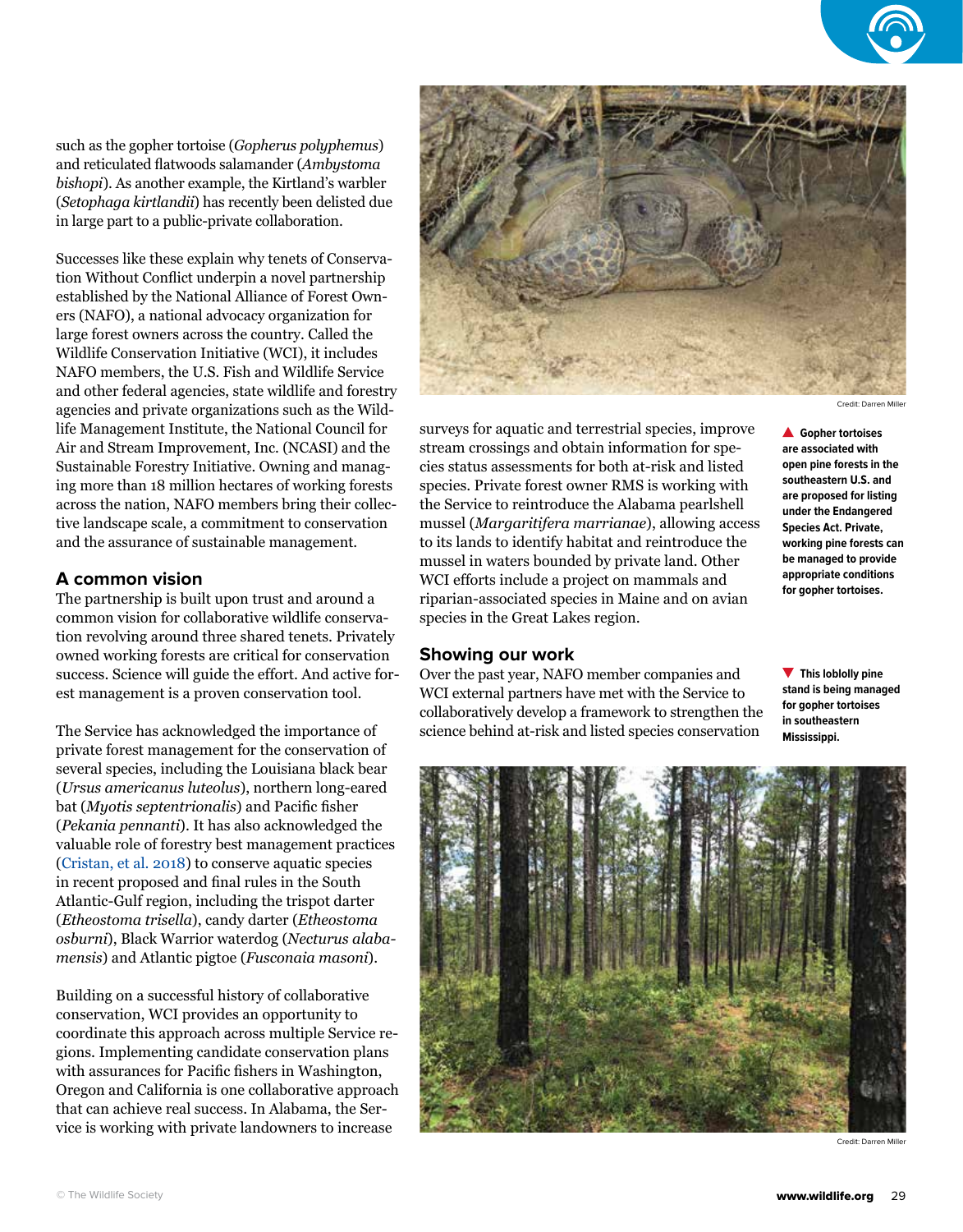

Credit: Jami Nettles

**A** Forestry best **management practices are implemented at high rates on private lands and are designed to protect water quality. Streamside management zones, pictured here in Mississippi, not only protect water quality but conserve riparian areas and benefit aquatic biodiversity.**

**Working forest landscapes, such as this one in West Virginia, provide multiple ecological, environmental, recreational and economic benefits.**

on private forests, including setting up research and demonstration sites in multiple Service regions.

The partners agreed to work toward efforts to help inform decisions around potential Endangered Species Act actions on mutually selected species. These efforts incorporate sustainability and economic considerations and can apply to a suite of forest conditions and landscapes. Research sites will serve as demonstration areas, with outreach and education programs to show the value of managing forests for wildlife on working forests. Partners have also agreed this work needs to be fully collaborative, ensure a better understanding of the conservation benefits of working forests, help forest landowners understand the Service's constraints and responsibilities and foster trust between the Service and private forest landowners.



Credit: Darren Miller

Participants in WCI have identified species of interest in the North Atlantic-Appalachian, South Atlantic-Gulf, Mississippi Basin and Great Lakes regions and will overlay known distributions with working forest landscapes to select research landscapes. Potential North Atlantic-Appalachian species include the Canada lynx (*Lynx canadensis*), golden-winged warbler (*Vermivora chryosptera*), wood turtle (*Glyptemys insculpta*) and smallwhorled pogonia (*Isotria medeoloides*). Great Lakes species of interest include the Canada lynx, Blanding's turtle (*Emys blandingii*), wood turtle, golden-winged warbler, Kirtland's warbler and state and federally listed mussel species in Michigan, Minnesota and Wisconsin. In the South Atlantic-Gulf and Mississippi-Basin regions, the focus will be on the gopher tortoise (*Gopherus polyphemus*) and associated at-risk forest species such as the Carolina gopher frog (*Lithobates capito*), eastern diamondback rattlesnake (*Crotalus adamanteus*), southern hognose snake (*Heterodon simus*) and Florida pine snake (*Pituophis melanoleucus mugitus*). NAFO members are additionally working with the Service's Ecological Services Field Office in Daphne, Alabama, to identify conservation opportunities for numerous aquatic species.

#### **An expanding effort**

We believe this effort will continue to expand conservation in forests across the United States. All of us engaged in sustainable forest management have common objectives — maintaining forested landscapes and helping conserve species that use these landscapes. Formalizing a collaborative framework to understand the value of private, working forests for conservation and to facilitate and maintain cooperation between the Service and private landowners is needed everywhere.

Conservation Without Conflict and WCI are interrelated, collaborative efforts, much like past efforts that have successfully conserved at-risk and recovered species, including the Louisiana black bear, which was delisted thanks to partnerships to create forest corridors on private lands connecting critical areas.

The large-scale conservation possible under WCI provides an opportunity for collaborative conservation across millions of hectares of private, working forests. We believe this offers one of the greatest opportunities for species conservation since sportspersons came together a century ago to